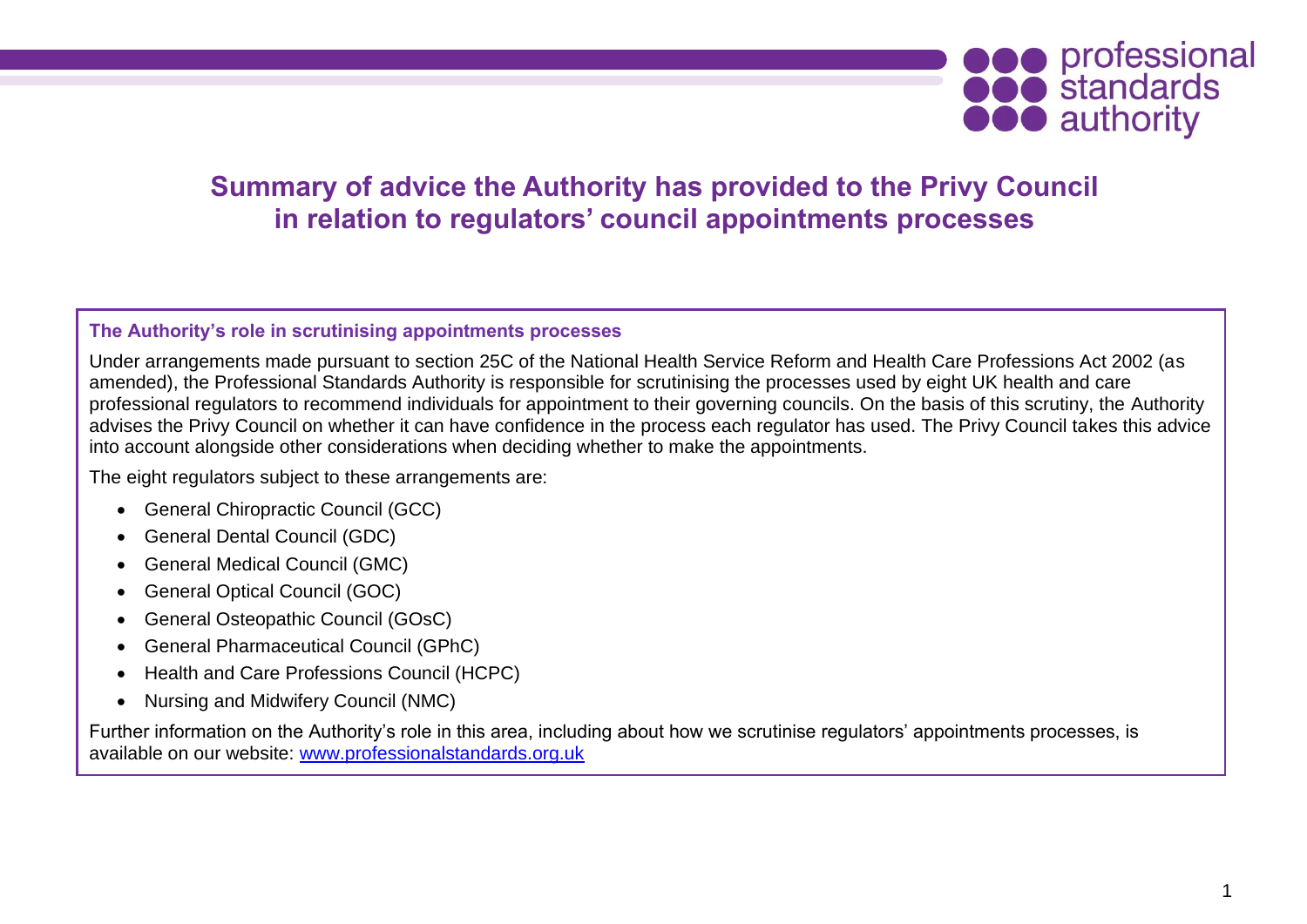The Authority has advised the Privy Council that it **can have confidence** in the following appointments processes:

| Date of advice Regulator |             | <b>Type</b>      | <b>Position(s)</b>                    | Link to regulator's announcement of the appointment or<br>information about its council                  |
|--------------------------|-------------|------------------|---------------------------------------|----------------------------------------------------------------------------------------------------------|
| 20/04/2022               | <b>NMC</b>  | Open competition | Council member x1                     | https://www.nmc.org.uk/news/news-and-updates/margaret-<br>mcguire-appointed-council-member-for-scotland/ |
| 30/03/2022               | <b>GMC</b>  | Open competition | Chair of the Council                  | News - GMC (gmc-uk.org)                                                                                  |
| 08/03/2022               | <b>GDC</b>  | Open competition | Council member x1                     | News & blogs (gdc-uk.org)                                                                                |
| 21/01/2022               | <b>GPhC</b> | Reappointment    | Council member x3                     | <b>News   General Pharmaceutical Council</b><br>(pharmacyregulation.org)                                 |
| 14/01/2022               | <b>GPhC</b> | Reappointment    | Council member x5                     | <b>News   General Pharmaceutical Council</b><br>(pharmacyregulation.org)                                 |
| 14/01/2022               | <b>GDC</b>  | Reappointment    | Council member x1                     | News & blogs (gdc-uk.org)                                                                                |
| 17/11/2021               | <b>GPhC</b> | Open competition | Chair of the Council                  | <b>News   General Pharmaceutical Council</b><br>(pharmacyregulation.org)                                 |
| 8/11/2021                | <b>NMC</b>  | Reappointment    | Council member x1                     | News and updates - The Nursing and Midwifery Council<br>(mnc.org.uk)                                     |
| 28/10/2021               | <b>HCPC</b> | Reappointment    | Council member x1                     | News   (hcpc-uk.org)                                                                                     |
| 28/10/2021               | <b>HCPC</b> | Open competition | Council member x 3                    | News   (hcpc-uk.org)                                                                                     |
| 03/08/2021               | <b>GCC</b>  |                  | Open competition   Council member x 2 | News   GCC (gcc-uk.org)                                                                                  |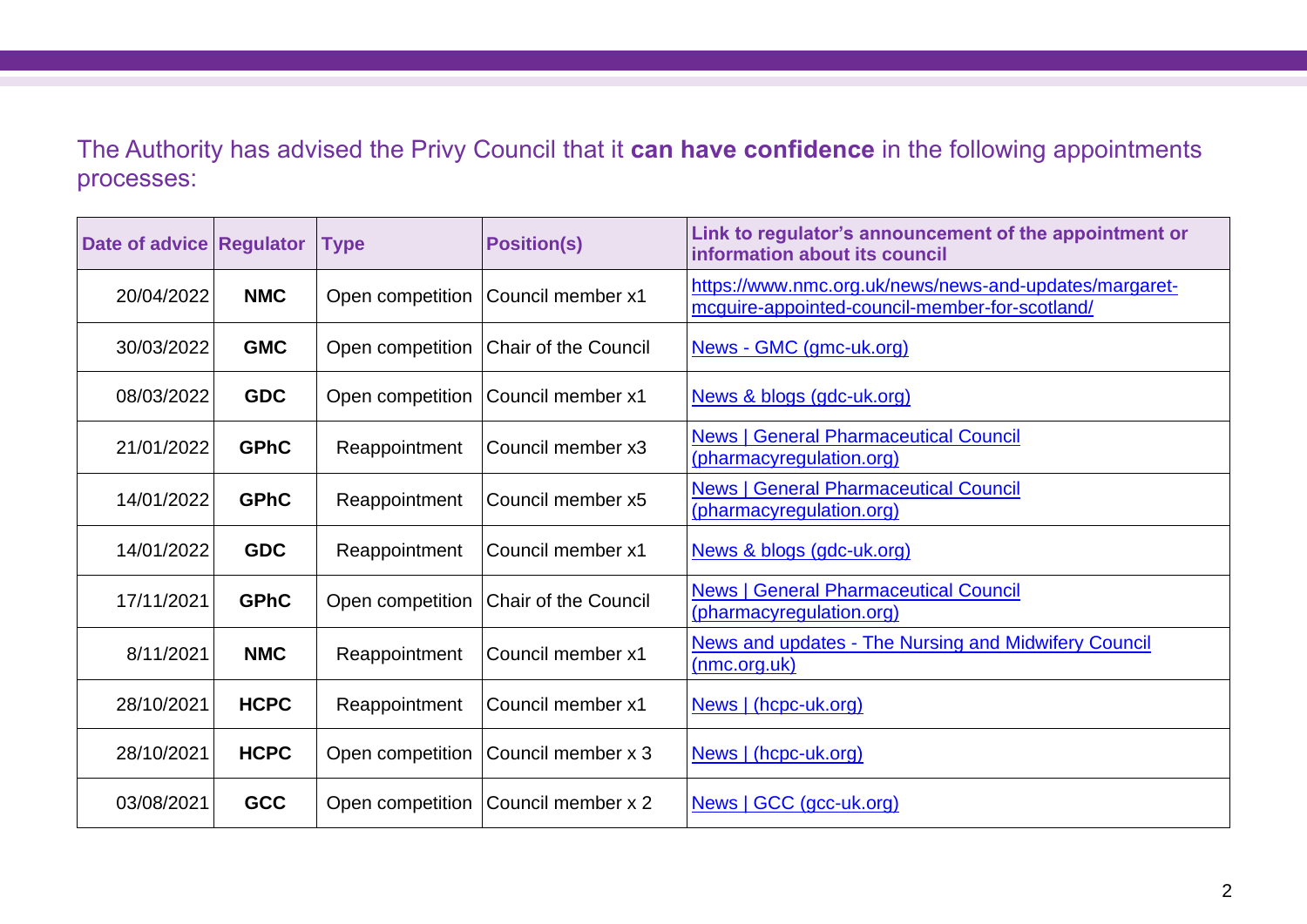| 21/06/2021 | <b>GOC</b>  | Open competition | Council member x1                             | News and press releases (optical.org)                                                   |
|------------|-------------|------------------|-----------------------------------------------|-----------------------------------------------------------------------------------------|
| 04/06/2021 | <b>GDC</b>  | Open competition | Chair of the Council and<br>Council member x1 | News & blogs (gdc-uk.org)                                                               |
| 27/05/2021 | <b>NMC</b>  | Open competition | <b>Chair of the Council</b>                   | News - The Nursing and Midwifery Council (nmc.org.uk)                                   |
| 12/04/2021 | <b>GCC</b>  | Reappointment    | Council member x 3                            | News   GCC (gcc-uk.org)                                                                 |
| 25/03/2021 | <b>GOC</b>  | Open competition | Council member x1                             | News and press releases (optical.org)                                                   |
| 12/03/2021 | <b>GCC</b>  | Reappointment    | <b>Chair of the Council</b>                   | News   GCC (gcc-uk.org)                                                                 |
| 02/03/2021 | <b>GOC</b>  | Reappointment    | Council member x 4                            | News and press releases (optical.org)                                                   |
| 12/01/2021 | <b>GDC</b>  | Reappointment    | Council member x 3                            | News (gdc-uk.org)                                                                       |
| 14/12/2020 | <b>GOC</b>  | Open competition | <b>Chair of the Council</b>                   | GOC announces Dr Anne Wright CBE as new Chair of Council<br>(optical.org)               |
| 01/12/2021 | <b>GMC</b>  | Reappointment    | Council member x 3                            | News - GMC (gmc-uk.org)                                                                 |
| 16/11/2020 | <b>GMC</b>  | Open competition | Council member x 5                            | GMC welcomes five new female council members - GMC (gmc-<br>uk.org)                     |
| 12/11/2020 | <b>HCPC</b> | Reappointment    | Council member x 3                            | News   (hcpc-uk.org)                                                                    |
| 05/11/2020 | <b>NMC</b>  | Open competition | Council member x1                             | <b>NMC Council welcomes three new appointees - The Nursing</b><br>and Midwifery Council |
| 16/10/2020 | <b>GOSC</b> | Reappointment    | Council member x 2                            | https://www.osteopathy.org.uk/news-and-resources/news/                                  |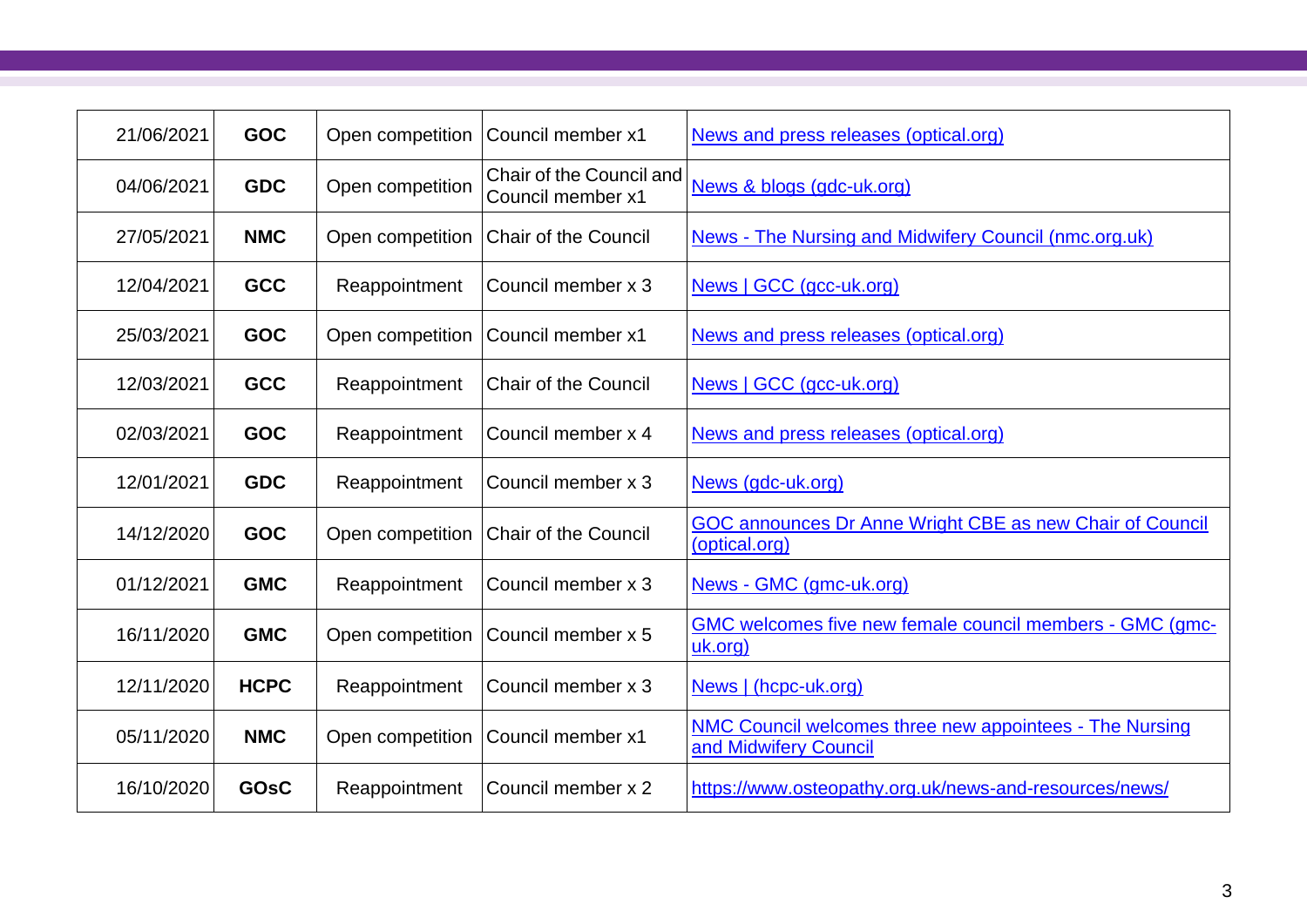| 24 July 2020 | <b>GOC</b>  | Reappointment    | Council member x1  | https://www.optical.org/en/news_publications/news_listing.cfm?p<br>age=1&year/2020/                   |
|--------------|-------------|------------------|--------------------|-------------------------------------------------------------------------------------------------------|
| 13 July 2020 | <b>GDC</b>  | Open competition | Council member x 3 | https://www.gdc-uk.org/about-us/who-we-are/the-council/                                               |
| 17 June 2020 | <b>GCC</b>  | Open competition | Council member x 2 | https://www.gcc-uk.org/about-us/how-we-work                                                           |
| 15 June 2020 | <b>GCC</b>  | Reappointment    | Council member x1  | https://www.gcc-uk.org/about-us/how-we-work                                                           |
| 9 Mar 2020   | <b>GOC</b>  | Open competition | Council member x1  | https://www.optical.org/en/news publications/news item.cfm/tim<br>-parkinson-appointed-to-goc-council |
| 6 Mar 2020   | <b>NMC</b>  | Open competition | Council member x 4 | https://www.nmc.org.uk/news/news-and-updates/nmc-<br>welcomes-four-new-council-members/               |
| 12 Feb 2020  | <b>GOsC</b> | Open competition | Council member x 3 | https://www.osteopathy.org.uk/news-and-resources/news/new-<br>council-members-appointed/              |
| 11 Feb 2020  | <b>GPhC</b> | Reappointment    | Council member x 2 | https://www.pharmacyregulation.org/cy/about-us/who-we-<br>are/gphc-council                            |
| 22 Jan 2020  | <b>GDC</b>  | Reappointment    | Council member x 3 | https://www.gdc-uk.org/about-us/who-we-are/the-council/                                               |
| 15 Jan 2020  | <b>GMC</b>  | Open competition | Council member x 2 | https://www.gmc-uk.org/news/news-archive/two-new-council-<br>members-appointed-by-gmc                 |
| 10 Jan 2020  | <b>GCC</b>  | Open competition | Council member x1  | https://www.gcc-uk.org/about-us/how-we-work                                                           |
| 10 Jan 2020  | <b>GPHC</b> | Open competition | Council member x 3 | https://www.pharmacyregulation.org/cy/node/9223                                                       |
| 25 Nov 2019  | <b>GOC</b>  | Reappointment    | Council member x1  | https://www.optical.org/en/news_publications/news_listing.cfm                                         |
| 14 Nov 2019  | <b>NMC</b>  | Reappointment    | Council member x 4 | https://www.nmc.org.uk/news/news-and-updates/                                                         |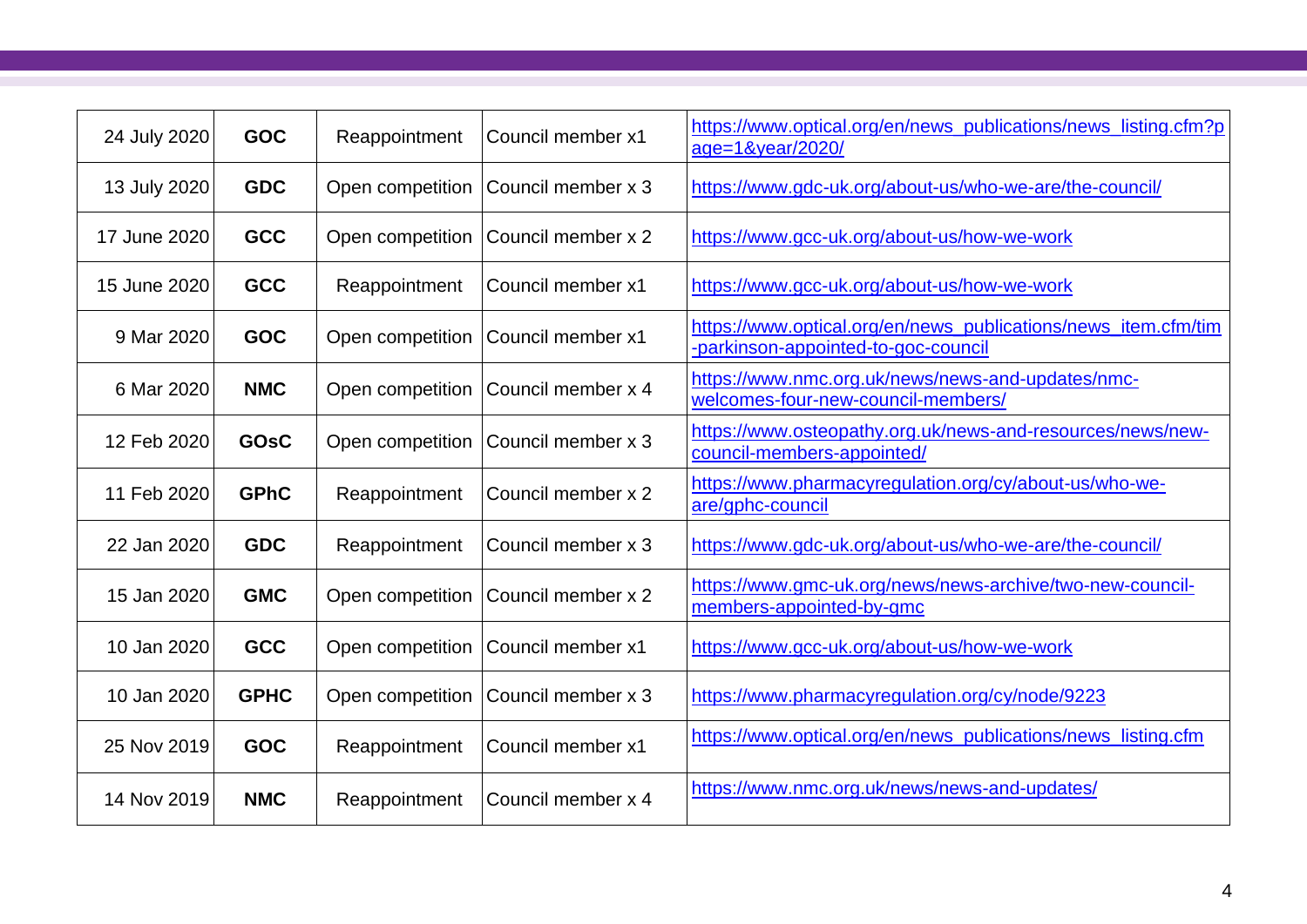| 4 Nov 2019    | <b>HCPC</b> | Reappointment    | Council member x1    | https://www.hcpc-uk.org/news-and-events/news/                                                                        |
|---------------|-------------|------------------|----------------------|----------------------------------------------------------------------------------------------------------------------|
| 28 Oct 2019   | <b>GOSC</b> | Open competition | Chair of the Council | https://www.osteopathy.org.uk/news-and-resources/news/next-<br>chair-of-the-gosc-announced/                          |
| 28 Oct 2019   | <b>GOSC</b> | Reappointment    | Council member x 3   | https://www.osteopathy.org.uk/news-and-resources/news/                                                               |
| 1 August 2019 | <b>HCPC</b> | Open competition | Council member x 3   | https://www.hcpc-uk.org/about-us/who-we-are/council/council-<br>members/                                             |
| 3 June 2019   | <b>GOC</b>  | Open competition | Council member x1    | https://www.optical.org/en/news_publications/news_item.cfm/pro<br>fessor-deborah-bowman-mbe-appointed-to-goc-council |
| 15 Feb 2019   | <b>GPhC</b> | Open competition | Council member x 5   | https://www.pharmacyregulation.org/news                                                                              |
| 15 Feb 2019   | <b>GPhC</b> | Reappointment    | Council member x 3   | https://www.pharmacyregulation.org/news                                                                              |
| 17 Jan 2019   | <b>GOSC</b> | Reappointment    | Council member x 3   | https://www.osteopathy.org.uk/about-us/the-<br>organisation/council/                                                 |
| 9 Jan 2019    | <b>HCPC</b> | Open competition | Chair                | https://www.hcpc-uk.org/news-and-events/news/                                                                        |
| 4 Dec 2018    | <b>NMC</b>  | Reappointment    | Council member x 3   | https://www.nmc.org.uk/news/press-releases/three-members-<br>reappointed-to-nmc-council/                             |
| 3 Dec 2018    | <b>GOC</b>  | Reappointment    | Council member x 2   | https://www.optical.org/en/news_publications/news_item.cfm/go<br>c-reappoints-glenn-tomison-and-rosie-glazebrook     |
| 15 Oct 2018   | <b>GMC</b>  | Open competition | Council member x 2   | https://www.gmc-uk.org/news/news-archive/two-new-council-<br>members-appointed-by-gmc                                |
| 18 Sept 2018  | <b>HCPC</b> | Reappointment    | Council member x 1   | http://www.hcpc-uk.co.uk/aboutus/council/councilmembers/                                                             |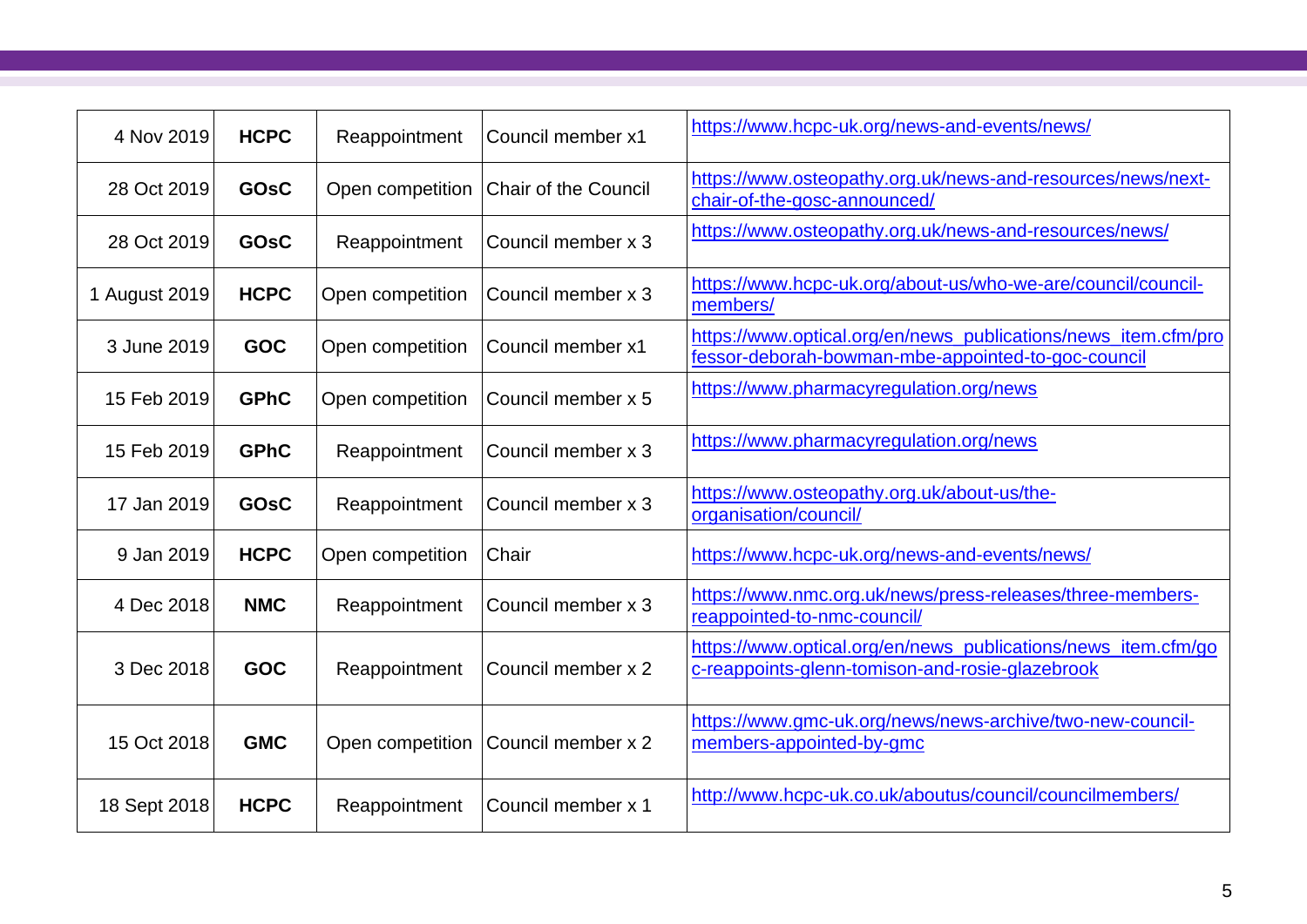| 7 Aug 2018   | <b>NMC</b>  | Open competition | Council member x 1 | https://www.nmc.org.uk/news/press-releases/new-council-<br>member-for-nmc/                                 |
|--------------|-------------|------------------|--------------------|------------------------------------------------------------------------------------------------------------|
| 11 July 2018 | <b>GDC</b>  | Open competition | Council member x 1 | https://www.gdc-uk.org/news/news-and-blogs/news                                                            |
| 3 July 2018  | <b>GMC</b>  | Open competition | Chair              | https://www.gmc-uk.org/news/media-centre/media-centre-<br>archive/new-chair-of-the-general-medical-council |
| 9 May 2018   | <b>GCC</b>  | Reappointment    | Council member x 1 | https://www.gcc-uk.org/about-us/council/council-members.aspx                                               |
| 7 Mar 2018   | <b>GPhC</b> | Reappointment    | Chair              | https://www.pharmacyregulation.org/news/nigel-clarke-re-<br>appointed-gphc-chair                           |
| 8 Feb 2018   | <b>NMC</b>  | Open competition | Chair              | https://www.nmc.org.uk/news/news-and-updates/nmc-<br>welcomes-new-council-chair/                           |
| 4 Jan 2018   | <b>GCC</b>  | Reappointment    | Council member x 1 | https://www.gcc-uk.org/about-us/council/                                                                   |
| 8 Nov 2017   | <b>NMC</b>  | Reappointment    | Council member x 1 | https://www.nmc.org.uk/about-us/governance/the-<br>council/members-of-council/                             |
| 8 Nov 2017   | <b>HCPC</b> | Open competition | Council member x 1 | https://www.hcpc-<br>uk.org/mediaandevents/pressreleases/index.asp?id=1547                                 |
| 4 Jul 2017   | <b>GDC</b>  | Open competition | Council member x 6 | https://www.gdc-uk.org/news/media-office/press-releases                                                    |
| 4 Jul 2017   | <b>GDC</b>  | Reappointment    | Council member x 2 | https://www.gdc-uk.org/news/news-and-blogs/news                                                            |
| 13 Jun 2017  | <b>HCPC</b> | Reappointment    | Council member x 3 | http://www.hcpc-uk.org/mediaandevents/news/                                                                |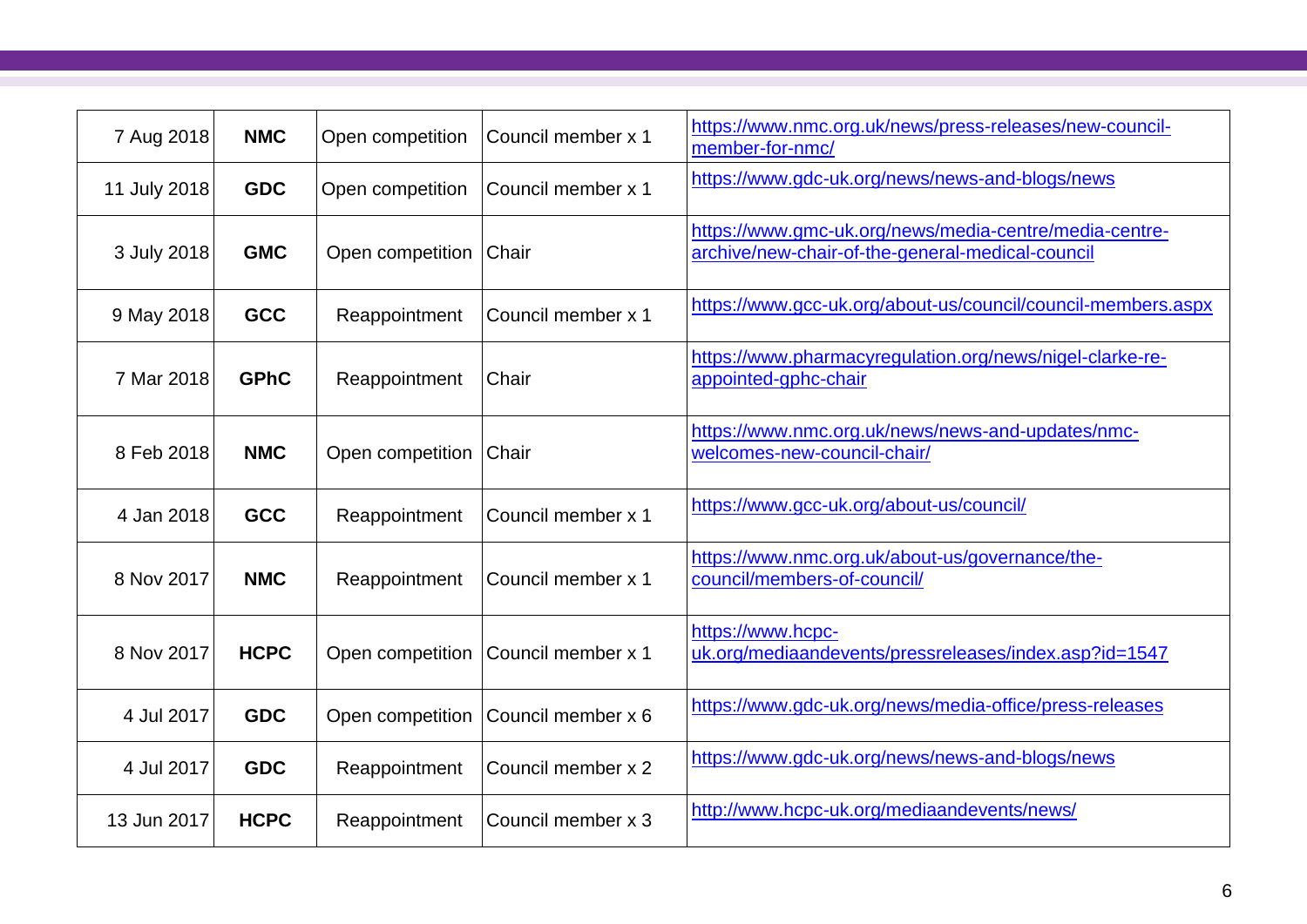| 13 Jun 2017 | <b>GCC</b>  | Open competition | Council member x 4 | http://www.gcc-uk.org/about-us/news.aspx?ID=92                                                       |
|-------------|-------------|------------------|--------------------|------------------------------------------------------------------------------------------------------|
| 31 Mar 2017 | <b>NMC</b>  | Open competition | Council member x 2 | https://www.nmc.org.uk/news/press-releases/nmc-welcomes-<br>two-new-council-members2/                |
| 15 Feb 2017 | <b>GPhC</b> | Open competition | Council member x 2 | http://www.pharmacyregulation.org/news                                                               |
| 13 Feb 2017 | <b>GOC</b>  | Open competition | Council member x 4 | https://www.optical.org/en/news_publications/news_item.cfm/go<br>c-recruits-four-new-council-members |
| 9 Feb 2017  | <b>GOSC</b> | Open competition | Council member x 2 | http://www.osteopathy.org.uk/news-and-resources/news/                                                |
| 13 Jan 2017 | <b>GPhC</b> | Reappointment    | Council member x 3 | http://www.pharmacyregulation.org/news                                                               |
| 21 Dec 2016 | <b>GCC</b>  | Reappointment    | Council member x 3 | http://www.gcc-uk.org/about-us/news/                                                                 |
| 14 Dec 2016 | <b>GOC</b>  | Reappointment    | Council member x 1 | https://www.optical.org/en/news_publications/news_listing.cfm/y<br>ear/2017/                         |
| 21 Nov 2016 | <b>HCPC</b> | Open competition | Council member x 2 | http://www.hcpc-uk.org/mediaandevents/news/                                                          |
| 8 Nov 2016  | <b>NMC</b>  | Reappointment    | Council member x 2 | https://www.nmc.org.uk/news/press-releases/                                                          |
| 3 Nov 2016  | <b>GMC</b>  | Reappointment    | Council member x 7 | http://www.gmc-uk.org/news                                                                           |
| 30 Oct 2016 | <b>GMC</b>  | Open competition | Council member x 4 | http://www.gmc-uk.org/news/28681.asp                                                                 |
| 29 Aug 2016 | <b>NMC</b>  | Open competition | Council member x 2 | https://www.nmc.org.uk/news/press-releases/nmc-welcomes-<br>two-new-council-members/                 |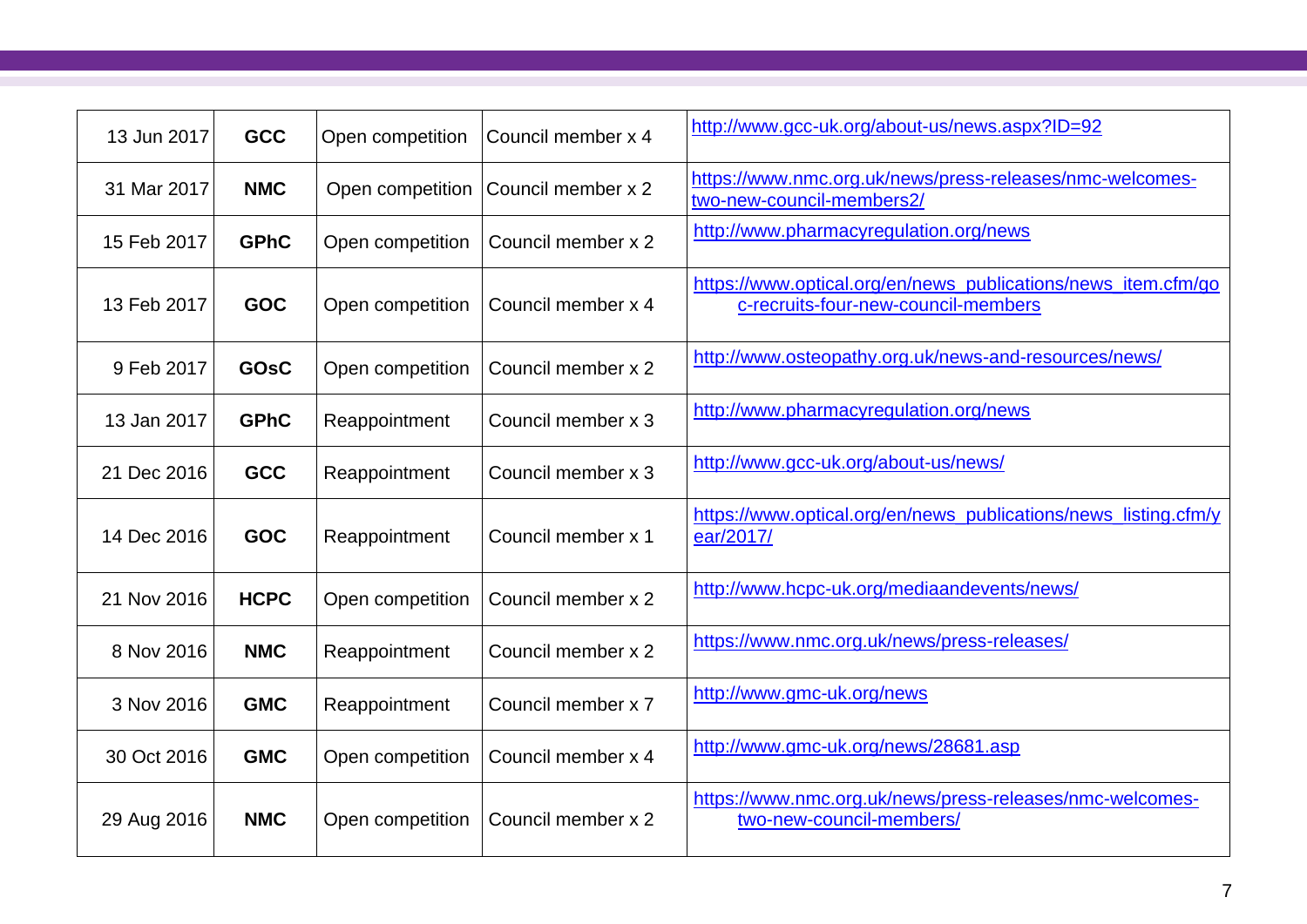| 12 Jul 2016 | <b>GOC</b>  | Open competition | Council member x 1 | https://www.optical.org/en/news_publications/news_item.cfm/sin<br>ead-burns-appointed-to-goc-council                         |
|-------------|-------------|------------------|--------------------|------------------------------------------------------------------------------------------------------------------------------|
| 8 June 2016 | <b>HCPC</b> | Reappointment    | Council member x 2 | http://www.hcpc-uk.org/mediaandevents/news/                                                                                  |
| 23 May 2016 | <b>GDC</b>  | Reappointment    | Council member x 2 | https://www.gdc-uk.org/news/news-and-blogs/news                                                                              |
| 10 May 2016 | <b>GCC</b>  | Reappointment    | Council member x 2 | http://www.gcc-uk.org/about-us/news/                                                                                         |
| 18 Mar 2016 | <b>GCC</b>  | Open competition | Council member x 1 | http://www.gcc-uk.org/about-us/news/                                                                                         |
| 23 Feb 2016 | <b>GOsC</b> | Reconstitution   | Council member x 9 | http://www.osteopathy.org.uk/news-and-resources/news/new-<br>committee-members-appointed-to-general-osteopathic-<br>council/ |
| 22 Jan 2016 | <b>GPhC</b> | Open competition | Council member x 3 | https://www.pharmacyregulation.org/news/gphc-announces-<br>three-new-council-members                                         |
| 9 Dec 2015  | <b>HCPC</b> | Open competition | Council member x 1 | http://www.hcpc-uk.co.uk/aboutus/council/councilappointments/                                                                |
| 19 Nov 2015 | <b>GCC</b>  | Reappointment    | Council member x 2 | http://www.gcc-uk.org/about-us/news/                                                                                         |
| 16 Nov 2015 | <b>NMC</b>  | Reappointment    | Council member x 3 | https://www.nmc.org.uk/news/press-releases/                                                                                  |
| 21 Oct 2015 | <b>GOC</b>  | Open competition | Council member x 1 | https://www.optical.org/en/news_publications/news_item.cfm/da<br>vid-parkins-appointed-to-goc-council                        |
| 13 May 2015 | <b>HCPC</b> | Open competition | Chair              | http://www.hcpc-uk.co.uk/aboutus/council/councilappointments/                                                                |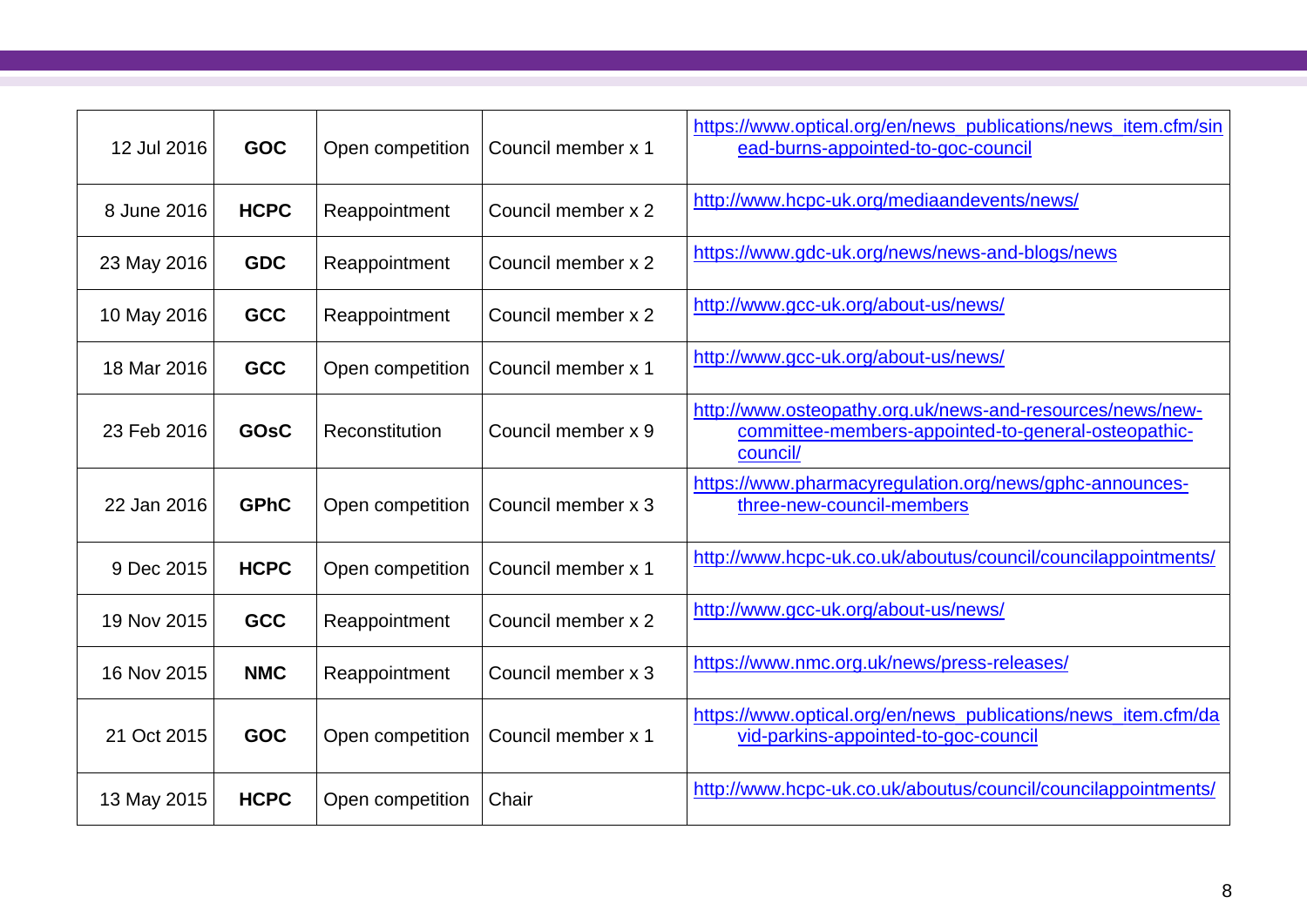| 6 May 2015   | <b>GDC</b>  | Open competition | Council member x 1 | https://www.gdc-uk.org/news/news-and-blogs/news                                                                           |
|--------------|-------------|------------------|--------------------|---------------------------------------------------------------------------------------------------------------------------|
| 17 Mar 2015  | <b>NMC</b>  | Open competition | Council member x 2 | http://www.nmc.org.uk/news/news-and-updates/nmc-appoints-<br>two-registrant-council-members/                              |
| 27 Jan 2015  | <b>GOC</b>  | Reappointment    | Council member x 1 | https://www.optical.org/en/news_publications/news_listing.cfm/y<br>ear/2015/                                              |
| 20 Jan 2015  | <b>GCC</b>  | Open competition | Council member x 2 | http://www.gcc-uk.org/about-us/news/                                                                                      |
| 10 Dec 2014  | <b>HCPC</b> | Open competition | Council member x 4 | http://www.hcpc-<br>uk.org/mediaandevents/pressreleases/index.asp?id=838                                                  |
| 3 Dec 2014   | <b>GMC</b>  | Open competition | Council member     | http://www.gmc-uk.org/about/council/21907.asp                                                                             |
| 26 Nov 2014  | <b>GOC</b>  | Open competition | Council member x 2 | https://www.optical.org/en/news_publications/news_item.cfm/go<br>c-appoints-glenn-tomison-and-rosie-glazebrook-to-council |
| 17 Nov 2014  | <b>NMC</b>  | Reappointment    | Council member x 3 | http://www.nmc.org.uk/news/news-and-updates/new-and-re-<br>appointed-council-members/                                     |
| 17 Sept 2014 | <b>GCC</b>  | Reappointment    | Council member     | http://www.gcc-uk.org/about-us/news/                                                                                      |
| 12 Aug 2014  | <b>NMC</b>  | Open competition | Chair              | http://www.nmc-uk.org/media/Latest-news/NMC-welcomes-<br>Professor-Dame-Janet-Finch-as-new-Chair-to-lead-<br>Council/     |
| 12 Aug 2014  | <b>GMC</b>  | Open competition | Chair              | http://www.gmc-uk.org/news/25407.asp                                                                                      |
| 31 Jul 2014  | <b>GOC</b>  | Reappointment    | Council member     | https://www.optical.org/en/news_publications/news_item.cfm/sel<br>ina-ullah-reappointed-to-goc-council                    |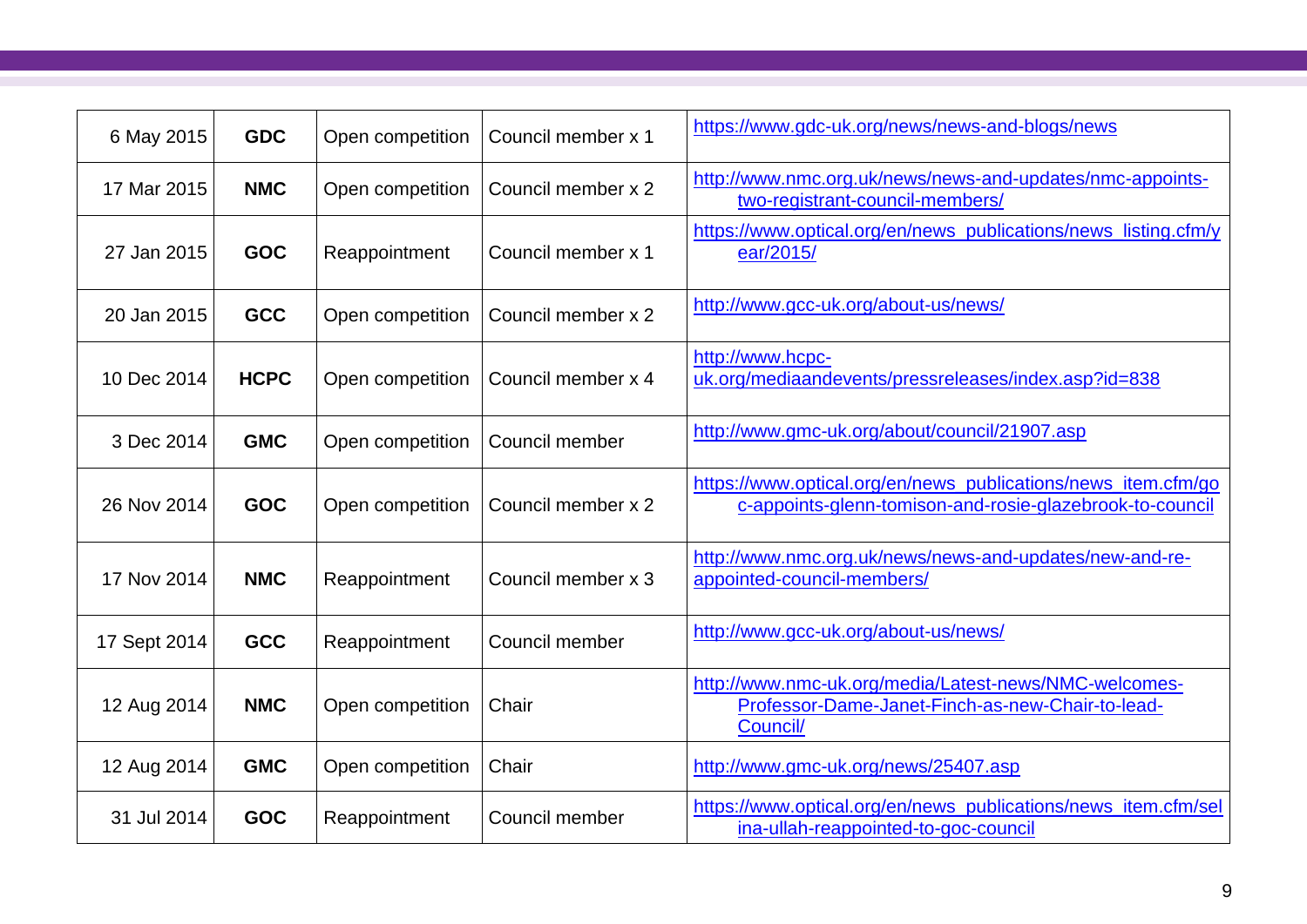| 6 Feb 2014  | <b>GOSC</b> | Open competition | Council member       | http://www.osteopathy.org.uk/uploads/new_member_appointed<br><u>to gosc.pdf</u>                                                          |
|-------------|-------------|------------------|----------------------|------------------------------------------------------------------------------------------------------------------------------------------|
| 13 Dec 2013 | <b>GPhC</b> | Open competition | Council members x 5  | http://pharmacyregulation.org/new-members-appointed-<br>pharmacy-regulator%E2%80%99s-governing-council                                   |
| 9 Dec 2013  | <b>HCPC</b> | Open competition | Council members x 11 | http://www.hcpc-<br>uk.org/mediaandevents/pressreleases/index.asp?id=727                                                                 |
| 4 Dec 2013  | <b>GCC</b>  | Open competition | Council member       | http://www.gcc-uk.org/about-us/news.aspx?ID=23                                                                                           |
| 8 Nov 2013  | <b>GDC</b>  | Open competition | Council member       | http://www.gdc-<br>uk.org/Newsandpublications/Pressreleases/Pages/New-<br>Council-complete-with-Welsh-dental-nurse-appointment-<br>.aspx |
| 13 Aug 2013 | <b>GPhC</b> | Open competition | Chair                | http://www.pharmacyregulation.org/nigel-clarke-appointed-gphc-<br>chair-designate                                                        |
| 6 Aug 2013  | <b>NMC</b>  | Open competition | Council member       | http://www.nmc-uk.org/media/Latest-news/NMC-appoints-<br>Council-member-from-Northern-Ireland/                                           |
| 25 Jul 2013 | <b>GDC</b>  | Open competition | Council members x 10 | http://www.gdc-<br>uk.org/Newsandpublications/Pressreleases/Pages/New-<br>body-to-lead-the-General-Dental-Council.aspx                   |
| 13 May 2013 | <b>GDC</b>  | Open competition | Chair                | http://www.gdc-<br>uk.org/Newsandpublications/Pressreleases/Pages/General<br>-Dental-Council-announces-first-appointed-Chair.aspx        |
| 26 Mar 2013 | <b>NMC</b>  | Open competition | Council members x 10 | http://www.nmc-uk.org/media/Latest-news/New-Council-<br>appointed-to-lead-NMC/                                                           |
| 21 Mar 2013 | <b>GCC</b>  | Open competition | Council members x 2  | http://www.gcc-<br>uk.org/files/page_file/NewmembersofCouncil120413.pdf                                                                  |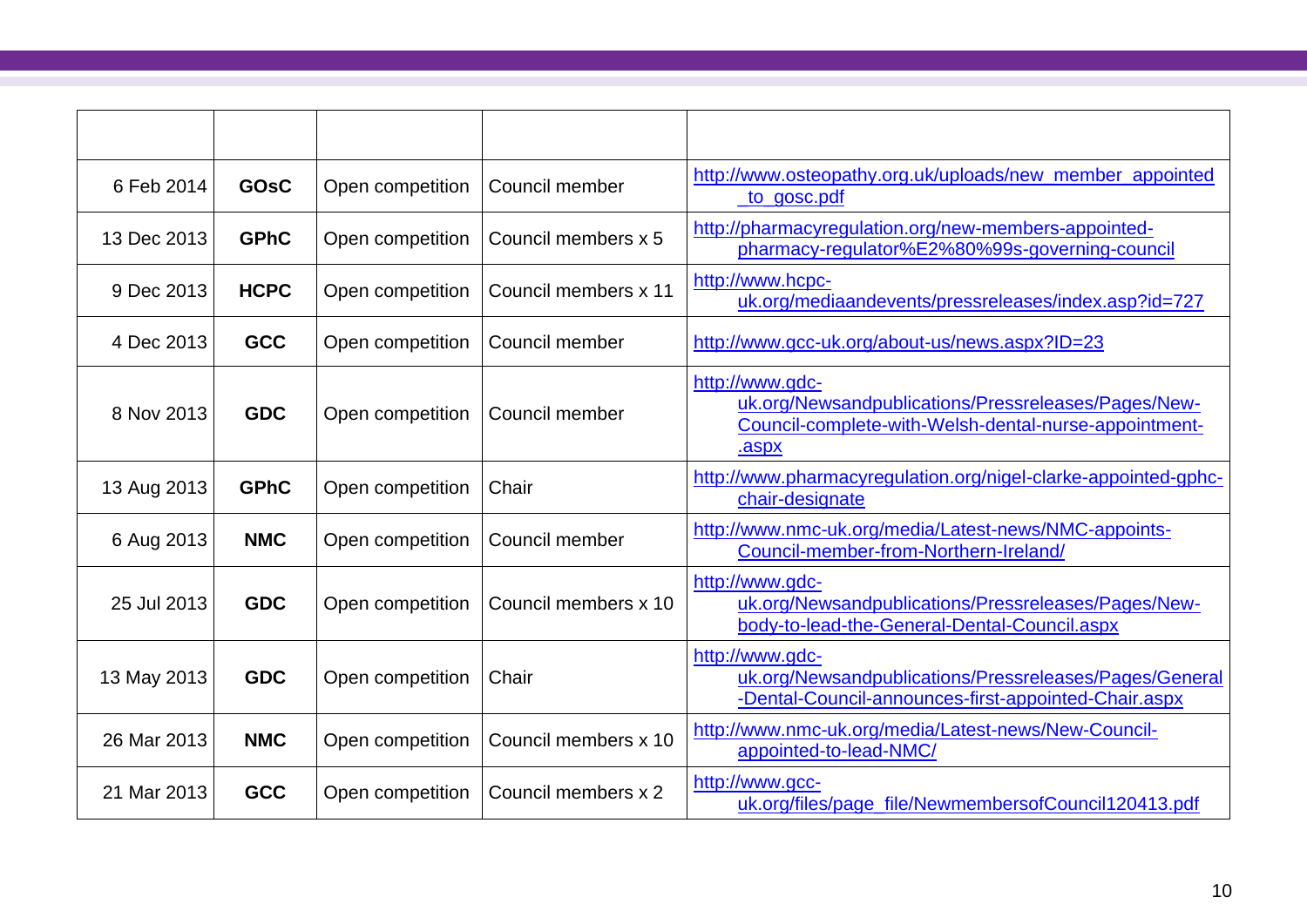| 21 Mar 2013 | <b>GOC</b>  | Open competition | Council members x 2  | http://www.optical.org/en/news_publications/news_item.cfm/sco<br>tt-mackie-and-helen-tilley-appointed-to-goc-council |
|-------------|-------------|------------------|----------------------|----------------------------------------------------------------------------------------------------------------------|
| 11 Mar 2013 | <b>GCC</b>  | Open competition | Council members x 2  | http://www.gcc-<br>uk.org/files/page_file/NewmembersofCouncil120413.pdf                                              |
| 11 Mar 2013 | <b>GOC</b>  | Reappointment    | Council members x 8  | http://www.optical.org/goc/download.cfm?docid=94C2AA62-<br>389A-44B3-B6F82B2919D03663                                |
| 7 Feb 2013  | <b>GOC</b>  | Open competition | Chair                | http://www.optical.org/en/news_publications/news_item.cfm/gar<br>eth-hadley-appointed-new-goc-chair                  |
| 28 Dec 2012 | <b>GPhC</b> | Open competition | Council members x 8  | http://www.pharmacyregulation.org/pharmacy-regulator-<br>welcomes-new-members-its-governing-council                  |
| 18 Dec 2012 | <b>GOSC</b> | Reappointment    | Council members x 5  | http://www.osteopathy.org.uk/uploads/gosc_announces_council<br>appointments and reappointments.pdf                   |
| 17 Dec 2012 | <b>GCC</b>  | Open competition | Chair                | http://www.gcc-uk.org/files/page_file/SuzanneMcCarthy2.pdf                                                           |
| 14 Dec 2012 | <b>GOSC</b> | Open competition | Council members x 2  | http://www.osteopathy.org.uk/uploads/gosc_announces_council<br>appointments_and_reappointments.pdf                   |
| 13 Nov 2012 | <b>GCC</b>  | Reappointment    | Council member       | http://www.gcc-uk.org/about-us/news.aspx?ID=25                                                                       |
| 2 Nov 2012  | <b>GMC</b>  | Open competition | Council members x 11 | http://www.gmc-uk.org/news/14172.asp                                                                                 |
| 6 Sept 2012 | <b>GMC</b>  | Open competition | Chair                | http://www.gmc-uk.org/news/13900.asp                                                                                 |

The Authority has advised the Privy Council that the following appointments process did not meet the required standard: